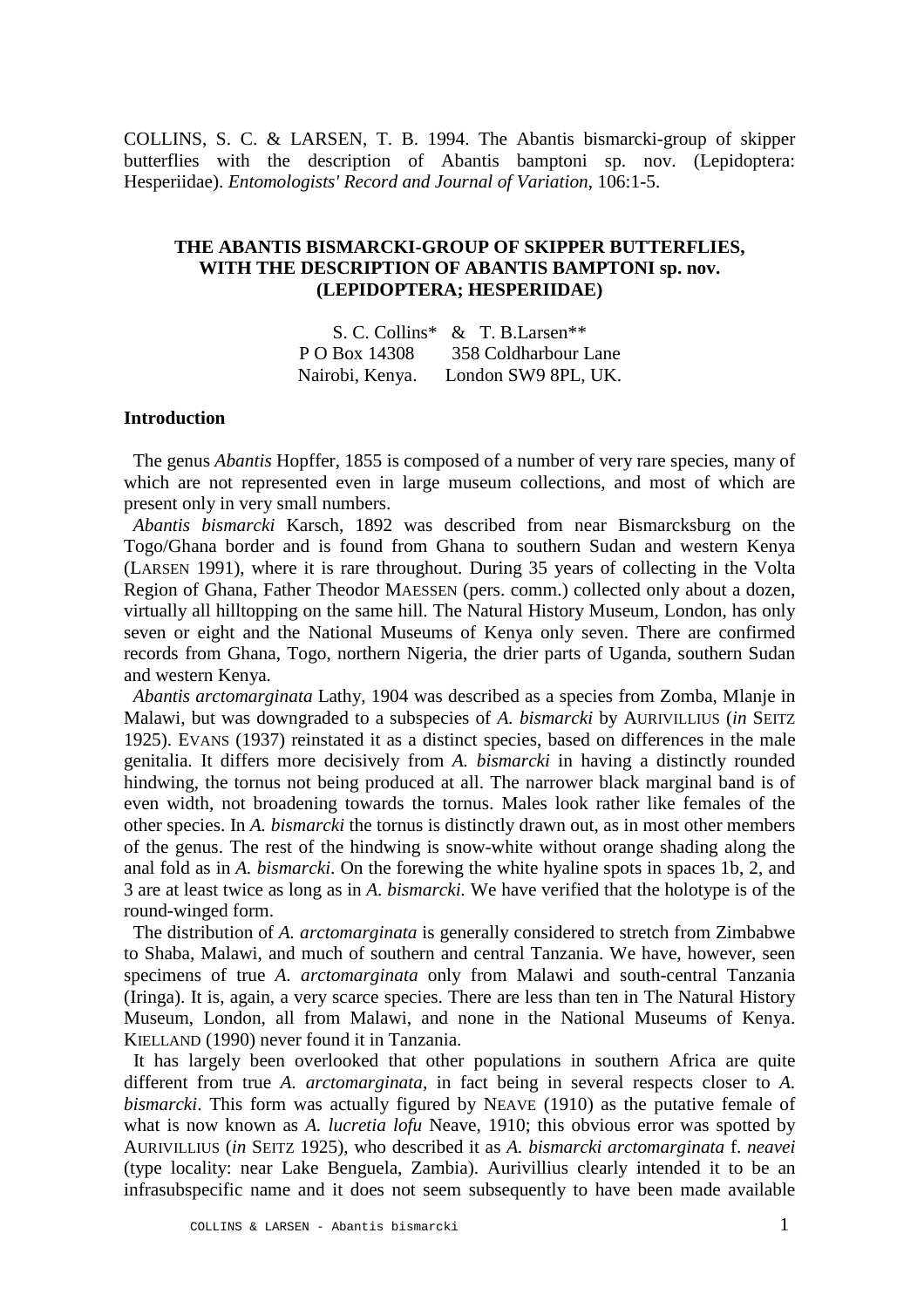under the International Code for Zoological Nomenclature.

 EVANS (1937) said nothing specific about the status of f. *neavei*, simply listing it as a synonym of *A. arctomarginata*, but he must later have reconsidered the matter, since the arrangement of his synoptic collection at The Natural History Museum includes three subspecies, ssp. *bismarcki*, ssp. *arctomarginata*, and ssp. *neavei*. However, this was never published. Carcasson *et al*. (in press) treat it is infrasubspecific.

 Thus, there are three clearly distinct taxa in the *A. bismarcki*-group, that of Zimbabwe, Zambia, and Shaba being without a valid name. The question is whether or not to treat them as three subspecies of *A. bismarcki* as implied by Evans. We believe the radically different shape of the hindwing of *A. arctomarginata* places it apart from the two others, yet the genitalia - which are not strongly differentiated - place *A. arctomarginata* closer to the other southern species than to *A. bismarcki*, though their wing-shapes are so different. The best solution appears to treat them as three distinct species.

### **Abantis bamptoni sp. nov.**

*Male*: The russet basal spot of the forewing is larger than in *A. bismarcki* and the white hyaline spots in spaces 1b, 2, and 3 are longer, though not quite as long as in *A*. *arctomarginata*. In *A. bismarcki* the spot in space 2 is subequal to the cell spot; in *A. bamptoni* the spot is twice as long. The hindwing is not rounded as in *A. arctomarginata*, having the general shape of *A. bismarcki*, but the black margin is not as broad. The edge of the anal fold is usually tinged with orange and the hindwing ground-colour is not as pure white as in *A. arctomarginata*. On the hindwing underside the costa tends to be shaded orange rather than black, though this may be subject to seasonal variation.

*Female*: Almost identical with the male, but larger. Since females always have more rounded hindwings, the distinction in relation to *A. arctomarginata* is rather less obvious than in the male, but the black hindwing margin remains broader, widening towards to tornus.

*Male genitalia*: The male genitalia of all three species are very similar, as is the case in other species-groups of the genus, such as *A. nigeriana*/*pseudonigeriana* and *A. elegantula*/*maesseni*. They are strongly asymmetrical, since the massive gnathos consists only of the right branch. Despite the superficial resemblance to *A. bismarcki*, the genitalia of *A. bamptoni* are closest to those of *A. arctomarginata*, from which males can distinguished at a glance because of the rounded hindwing shape. However, the main genital difference is rather minor (fig. 2).

*Holotype*: We select as holotype the male from Solwezi, N. Zambia, placed as 'ssp. *neavei*' in the synoptic collection arranged by W. H. Evans (The Natural History Museum, London).

 The species is named in honour Ivan Bampton who has done much research into the early stages of African butterflies over the past 25 years. Given that f. *neavei* has not been in use, and since it was based first on an error by Neave, and then on an incorrect assignment of status by Aurivillius, we have not wished to maintain this name.

# **Discussion**

 We have seen specimens of *A. bamptoni* from many localities in Zimbabwe (Bomponi, Vumba, Harare), from the lake Tanganyika area in Tanzania (KIELLAND 1990), the Shaba area of Zaïre (Kolwezi), Tanganika Province of Zaïre (Mpala), Zambia (Solwezi, Mt.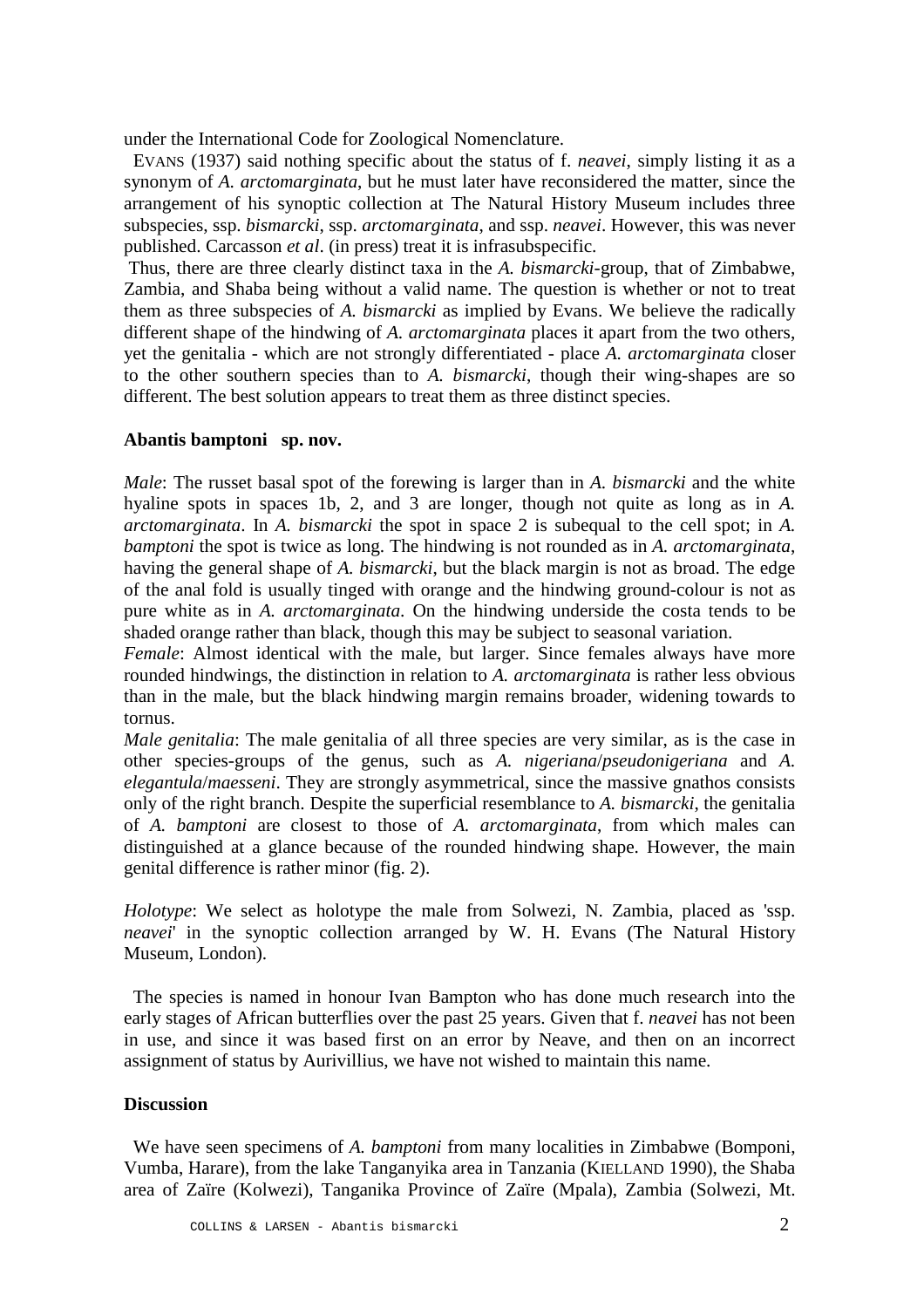Swebi), and from Mozambique near the Zimbabwe border. The known range thus covers a crescent to the south and west of that of *A. arctomarginata*. Both are strongly disjunct from *A. bismarcki*.

 Material of genuine *A. arctomarginata* from Malawi and south/central Tanzania has always been very limited and most published illustrations represent *A. bamptoni*. Thus the series in PENNINGTON (1978) are clearly all *A. bamptoni*, as is the female figured by KIELLAND (1990). The radically different hindwing shape of the male never leaves the slightest doubt as to which species is involved.

 *A. bismarcki* has not been bred; the two other species have both been bred on *Uapaca* (Euphorbiaceae). Both C. Congdon and I. Bampton bred *A. arctomarginata* in southern Tanzania, and J. I. W. Mullin and R. Pare bred *A. bamptoni* on *Uapaca kirkiana* near Harare, after being shown the larval pads by I. Bampton. The eggs are laid singly on the top of the leaf and are covered with the anal hairs of the female, to the extent that the egg cannot be seen. This type of anal hair in the female has evolved independently also in some Lycaenidae (*Satyrium*, *Pseudaletis*, and *Cupidesthes*).

 *A. bamptoni* is very rarely met with, usually on flowers, and does not seem to engage in hilltopping. *A. arctomarginata* does engage in hilltopping and is more frequently seen in any given locality (I. BAMPTON pers. comm.).

### **Acknowledgements**

 This is the second in a series of papers under the auspices of the project *Butterflies of West Africa - origins, natural history, diversity, and conservation (1993-1997)*. Larsen is grateful to the Carlsberg Foundation of Denmark for their support to the West African field activities. We also thank The Natural History Museum, London and the National Museums of Kenya for their kind cooperation, mediated by Philip Ackery, Campbell Smith, and Richard Bagine. British Airways Environment Department kindly donated a ticket for Larsen to visit Nairobi.

### **References**:

AURIVILLIUS, C. 1925. *Macrolepidoptera of the African Region*. Kernen, Stuttgart.

CARCASSON, R. H. in press. *Carcasson's African butterflies - catalogue of the butterflies of the Afrotropical Region*. CSIRO, Canberra.

EVANS, W. H. 1937. *A catalogue of the African Hesperiidae in the British Museum*. British Museum (Natural History), London.

KARSCH, F. 1892. Abantis bismarcki, eine neue Hesperiide von Bismarcksburg im Togolande (Deutschwestafrika). *Entomologische Nachrichten*, 18:228-232.

KIELLAND, J. 1990. *The butterflies of Tanzania*. Hill House, Melbourne & London.

LARSEN, T. B. 1991. *The butterflies of Kenya and their natural history*. Oxford University Press, Oxford.

LATHY, P. I. 1904. An account of a collection made at Zomba in British Central Africa. *Transactions of the entomological Society, London*, 1904:19-35.